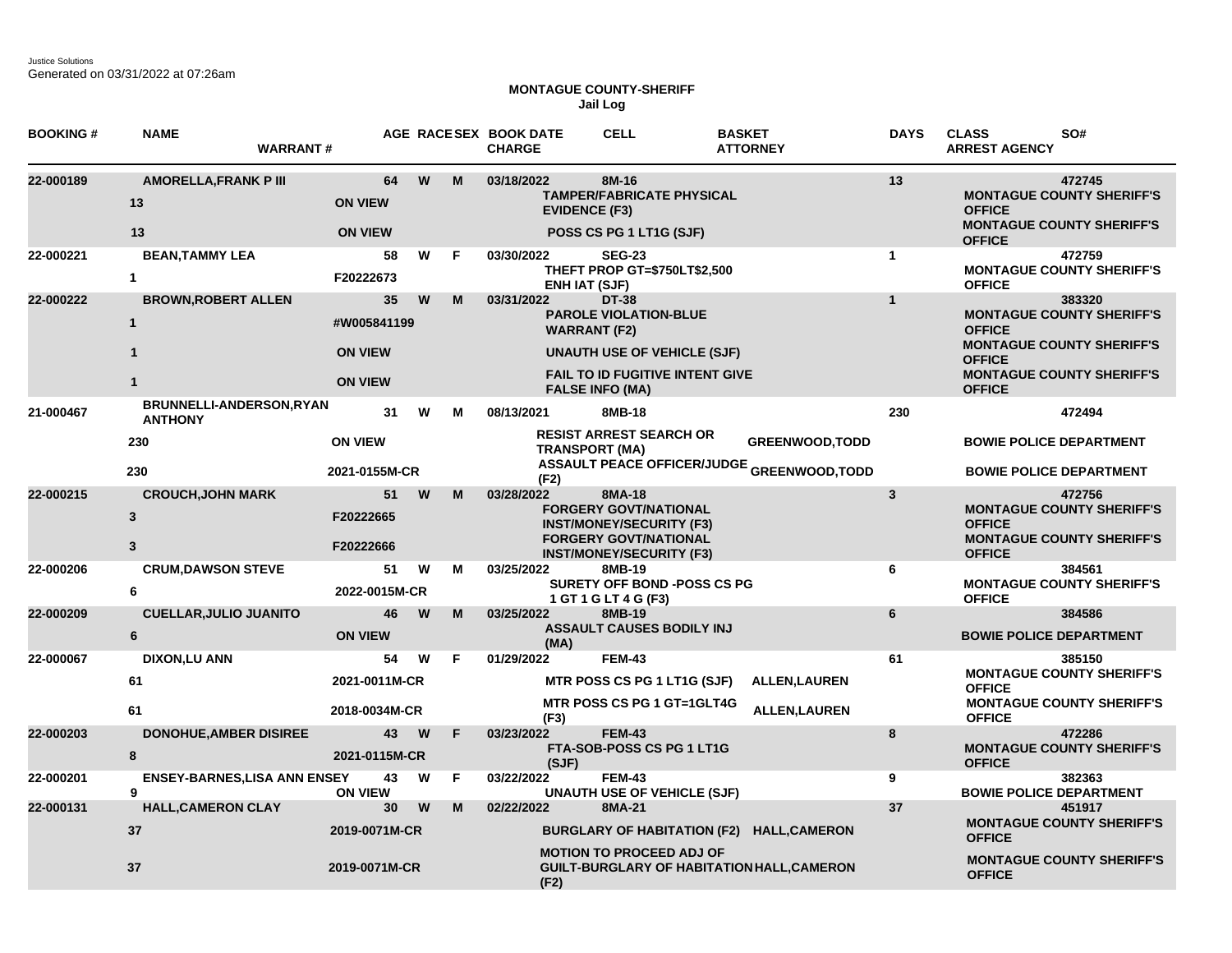| 22-000220 | <b>HARRIS, JEREMY LYNN</b><br>1 | 37<br>2021-0085M-CR            | W | M | 03/30/2022<br><b>SEG-25</b><br><b>ORDER DECLARING BAIL</b><br><b>FORFEITURE / EVADING ARREST</b><br><b>DETENTION W/VEH OR</b> |                       | $\mathbf{1}$ | 469325<br><b>MONTAGUE CC</b>                                           |
|-----------|---------------------------------|--------------------------------|---|---|-------------------------------------------------------------------------------------------------------------------------------|-----------------------|--------------|------------------------------------------------------------------------|
|           |                                 |                                |   |   | <b>WATERCRAFT (F)</b><br><b>ORDER DECLARING BAIL</b>                                                                          |                       |              |                                                                        |
|           | 1                               | 2021-0163M-CR                  |   |   | <b>FORFEITURE / EVADING ARREST</b><br>DET W/VEH (F3)                                                                          |                       |              | <b>MONTAGUE CC</b>                                                     |
| 21-000295 | HERNANDEZ, OSCAR ALFREDO        | 26                             | H | М | 05/21/2021<br>1M-47<br><b>SOB - SEXUAL ASSAULT IN</b>                                                                         |                       | 314          | 469754<br><b>TEXAS DEPARTMENT OF PUBLIC</b>                            |
|           | 314                             | F2021568                       |   |   | <b>DISASTER AREA (F1)</b>                                                                                                     | <b>ODOM,LANHON</b>    |              | <b>SAF</b><br><b>TEXAS DEPARTMENT OF PUBLIC</b>                        |
|           | 314                             | PRL2105000127                  |   |   | ICE HOLD ()                                                                                                                   | <b>ODOM,LANHON</b>    |              | <b>SAF</b>                                                             |
| 22-000145 | <b>HILLIARD, DAVID BURNS</b>    | 60                             | w | м | 8MB-21<br>02/28/2022<br><b>FAILURE TO APPEAR-BURG OF</b>                                                                      |                       | 31           | 387350<br><b>MONTAGUE COUNTY SHERIFF'S</b>                             |
|           | 31                              | 2021-0122M-CR                  |   |   | HAB (SJF)                                                                                                                     |                       |              | <b>OFFICE</b>                                                          |
|           | 31                              | 17943-01                       |   |   | <b>PUBLIC INTOX (MC)</b>                                                                                                      |                       |              | <b>MONTAGUE COUNTY SHERIFF'S</b><br><b>OFFICE</b>                      |
| 22-000212 | <b>KNOWLES, THOMAS MYRON</b>    | 34                             | W | M | 8MA-18<br>03/26/2022                                                                                                          |                       | 5            | 423250                                                                 |
|           | 5                               | <b>ON VIEW</b>                 |   |   | MAN DEL CS PG 1 GT=1GLT4G (F2)                                                                                                |                       |              | <b>MONTAGUE COUNTY SHERIFF'S</b><br><b>OFFICE</b>                      |
|           | 5                               | <b>ON VIEW</b>                 |   |   | <b>RESIST ARREST SEARCH OR</b><br><b>TRANSPORT (MA)</b>                                                                       |                       |              | <b>MONTAGUE COUNTY SHERIFF'S</b><br><b>OFFICE</b>                      |
|           | 5                               | 1707344D                       |   |   | POSS CS PG 1/1-B LT 1G (SJF)                                                                                                  |                       |              | <b>MONTAGUE COUNTY SHERIFF'S</b><br><b>OFFICE</b>                      |
| 22-000213 | <b>LEMONS, DANIEL DEWAYNE</b>   | 36                             | w | м | 03/26/2022<br>8MA-18                                                                                                          |                       | 5            | 444371                                                                 |
|           | 5                               | <b>ON VIEW</b>                 |   |   | <b>RECKLESS DRIVING (MB)</b>                                                                                                  |                       |              | <b>MONTAGUE COUNTY SHERIFF'S</b><br><b>OFFICE</b>                      |
|           | 5                               | F20222671                      |   |   | <b>FRAUD USE/POSS IDENTIFYING</b><br>INFO # ITEMS 5LT10 (F3)                                                                  |                       |              | <b>MONTAGUE CC</b>                                                     |
|           | 5                               | F20222672                      |   |   | POSS CS PG 1 LT1G (SJF)                                                                                                       |                       |              | <b>MONTAGUE CC</b>                                                     |
| 21-000744 | <b>MONEY, WESLEY FRANKLIN</b>   | 25                             | W | М | 12/29/2021<br>8MB-21<br><b>EVADING ARREST DETENTION</b>                                                                       |                       | 92           | 471337                                                                 |
|           | 92                              | <b>ON VIEW</b>                 |   |   | (MA)                                                                                                                          |                       |              | <b>BOWIE POLICE DEPARTMENT</b>                                         |
|           | 92                              | <b>ON VIEW</b>                 |   |   | <b>POSS STOLEN PROP(THEFT PROP</b><br>\$100-\$750) (MB)<br><b>FRAUD USE/POSS IDENTIFYING</b>                                  |                       |              | <b>BOWIE POLICE DEPARTMENT</b>                                         |
|           | 92                              | <b>ON VIEW</b>                 |   |   | INFO # ITEMS 5LT10 (F3)                                                                                                       | <b>JORDAN, COLLIN</b> |              | <b>BOWIE POLICE DEPARTMENT</b>                                         |
|           | 92                              | <b>ON VIEW</b>                 |   |   | <b>POSS DANGEROUS DRUG (MA)</b>                                                                                               | <b>JORDAN, COLLIN</b> |              | <b>BOWIE POLICE DEPARTMENT</b>                                         |
|           | 92                              | 2021-0142M-CR                  |   |   | <b>CAPIAS/MTP-POSS CS PG 1 LT1G</b><br>(SJF)                                                                                  | <b>JORDAN, COLLIN</b> |              | <b>BOWIE POLICE DEPARTMENT</b>                                         |
| 22-000022 | <b>NEISS, JERRY ALAN</b>        | 35                             | W | м | 01/12/2022<br>1M-46                                                                                                           |                       | 78           | 464970                                                                 |
|           | 78                              | F20212625                      |   |   | FAIL TO COMPLY SEX OFF DUTY<br>TO REG LIFE/ANNUAL (F3)                                                                        | JORDAN, COLLIN        |              | <b>MONTAGUE COUNTY SHERIFF'S</b><br><b>OFFICE</b>                      |
| 22-000216 | <b>NEWSOME, SONIA DANN</b>      | 46                             | W | E | 03/28/2022<br><b>FEM-43</b><br><b>FORGERY GOVT/NATIONAL</b>                                                                   |                       | 3            | 472757<br><b>MONTAGUE COUNTY SHERIFF'S</b>                             |
|           | 3                               | F20222667                      |   |   | <b>INST/MONEY/SECURITY (F3)</b>                                                                                               |                       |              | <b>OFFICE</b>                                                          |
|           | $\mathbf{3}$                    | F20222668                      |   |   | <b>FORGERY GOVT/NATIONAL</b><br><b>INST/MONEY/SECURITY (F3)</b>                                                               |                       |              | <b>MONTAGUE COUNTY SHERIFF'S</b><br><b>OFFICE</b>                      |
| 22-000065 | PADGETT, AMY ELIZABETH          | 25                             | W | F | 01/29/2022<br><b>FEM-43</b>                                                                                                   |                       | 61           | 469738                                                                 |
|           | 61                              | 2020-0042M-CR                  |   |   | MTR - BURGLARY OF HABITATION <sub>COLE,</sub> TIM<br>(F2)                                                                     |                       |              | <b>SAINT JO POLICE DEPARTMENT</b>                                      |
|           | 61                              | 2020-0153M-CR                  |   |   | MTR - POSS CS PG 1 GT=1GLT4G<br>(F3)                                                                                          | <b>COLE, TIM</b>      |              | <b>SAINT JO POLICE DEPARTMENT</b>                                      |
|           | 61<br>61                        | 2020-0154M-CR<br>2021-0192M-CR |   |   | MTR - POSS CS PG 1 LT1G (SJF) COLE, TIM                                                                                       | <b>COLE, TIM</b>      |              | <b>SAINT JO POLICE DEPARTMENT</b><br><b>SAINT JO POLICE DEPARTMENT</b> |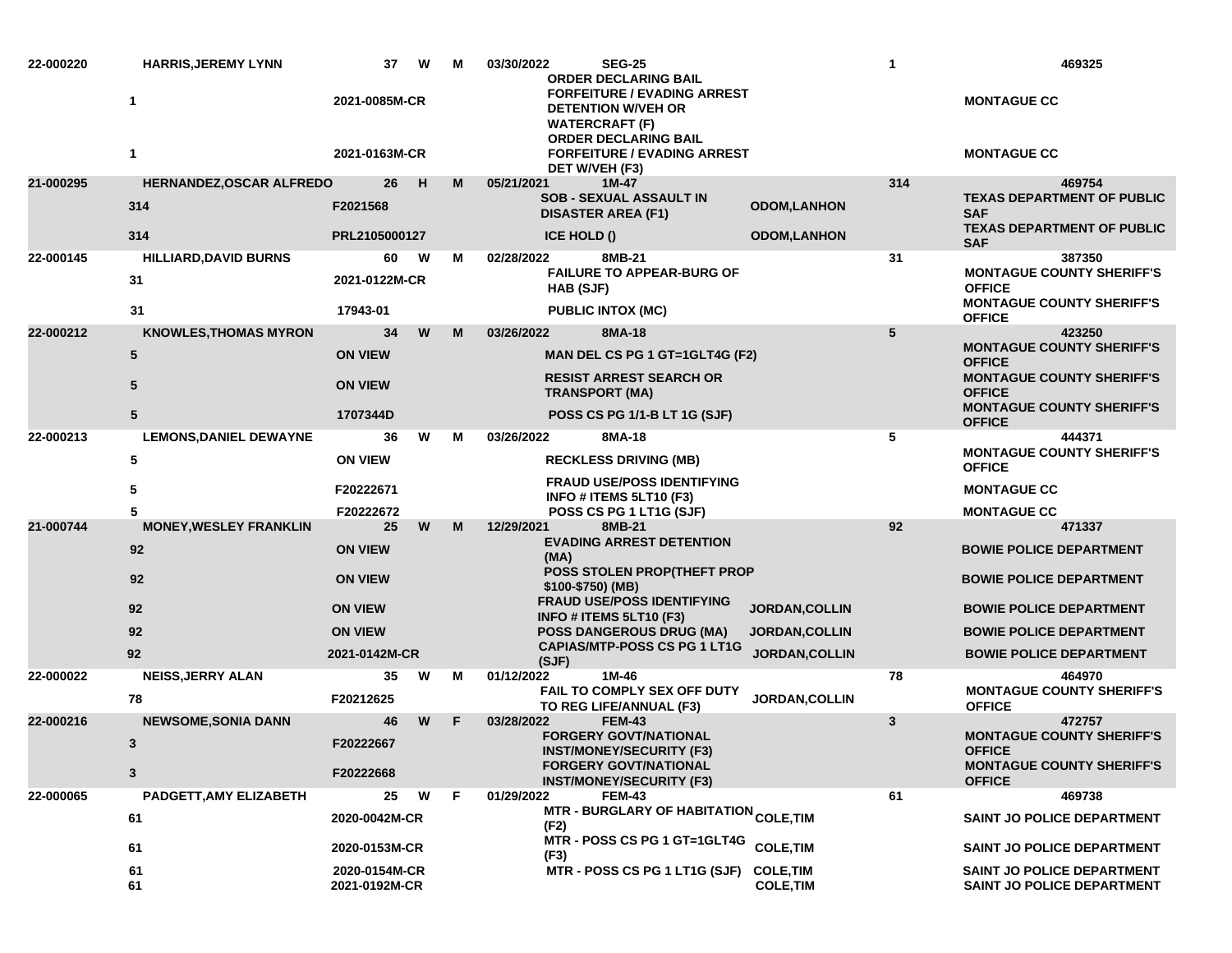|           |                                 |                                |   | <b>MTR - POSS CS PG 1</b><br>GT=4GLT200G (F2)                                          |                        |     |                                                                                       |
|-----------|---------------------------------|--------------------------------|---|----------------------------------------------------------------------------------------|------------------------|-----|---------------------------------------------------------------------------------------|
| 22-000155 | <b>ROY, EVAN NATHANIEL</b>      | W<br>37                        | M | 03/03/2022<br>8MB-18                                                                   |                        | 28  | 472727                                                                                |
|           | 28                              | 03022022 - 06680380            |   | <b>PAROLE VIOLATION-BLUE</b><br><b>WARRANT ()</b>                                      |                        |     | <b>TEXAS DEPARTMENT OF PUBLIC</b><br><b>SAF</b>                                       |
| 21-000266 | <b>SANDERS, LANE JOSEPH</b>     | 25<br>W                        | м | 05/07/2021<br>8M-14                                                                    |                        | 328 | 471332                                                                                |
|           | 328                             | 2020-0133M-CR<br>2020-0134M-CR |   | MTP - POSS CS PG 1<br>GT=4GLT200G (F2)<br><b>MTP - EVADING ARREST</b>                  | <b>WILLIAMS, ROGER</b> |     | <b>BOWIE POLICE DEPARTMENT</b>                                                        |
|           | 328                             |                                |   | <b>DETENTION W/VEH OR</b><br><b>WATERCRAFT (SJF)</b><br><b>RESIST ARREST SEARCH OR</b> | Williams, Roger        |     | <b>BOWIE POLICE DEPARTMENT</b>                                                        |
|           | 328                             | <b>ON VIEW</b>                 |   | <b>TRANSPORT (MA)</b>                                                                  | Williams, Roger        |     | <b>BOWIE POLICE DEPARTMENT</b>                                                        |
| 22-000164 | SOUTHARD, JOSHUA DDALE          | 31<br>W                        | M | 8M-16<br>03/08/2022                                                                    |                        | 23  | 472732<br><b>MONTAGUE COUNTY SHERIFF'S</b>                                            |
|           | 23                              | 003006                         |   | <b>UNAUTH USE OF VEHICLE (SJF)</b>                                                     |                        |     | <b>OFFICE</b><br><b>MONTAGUE COUNTY SHERIFF'S</b>                                     |
|           | 23                              | MS1127199011665                |   | <b>UNAUTH USE OF VEHICLE (SJF)</b>                                                     |                        |     | <b>OFFICE</b>                                                                         |
|           | 23                              | F2O222662                      |   | <b>PROHIBITED SUBSTANCE IN A</b><br><b>CORRECTIONAL FACILITY (F3)</b>                  |                        |     | <b>MONTAGUE COUNTY SHERIFF'S</b><br><b>OFFICE</b><br><b>MONTAGUE COUNTY SHERIFF'S</b> |
|           | 23                              | J122FE0009                     |   | AGG ROBBERY (F1)                                                                       |                        |     | <b>OFFICE</b>                                                                         |
| 22-000176 | STEWART, BOBBY                  | 56<br>W                        | м | 03/12/2022<br>8MB-18<br><b>SOB - UNLAWFUL POSSESSION</b>                               |                        | 19  | 416731<br><b>MONTAGUE COUNTY SHERIFF'S</b>                                            |
|           | 19                              | CF-2022-108                    |   | FIREAM BY FELON (F3)                                                                   |                        |     | <b>OFFICE</b>                                                                         |
|           | 19                              | CF-2022-109                    |   | <b>SOB - THEFT PROP</b><br>GT=\$2,500LT\$30K (SJF)                                     |                        |     | <b>MONTAGUE COUNTY SHERIFF'S</b><br><b>OFFICE</b>                                     |
|           | 19                              | CF-2022-110                    |   | SOB - MAN DEL CS PG 1 LT1G<br>(SJF)                                                    |                        |     | <b>MONTAGUE COUNTY SHERIFF'S</b><br><b>OFFICE</b>                                     |
| 22-000026 | <b>STEWART, SILVER SHADOW</b>   | $25\,$<br>W                    | M | 8MB-19<br>01/14/2022<br><b>MAN DEL CS PG 2 OR 2-A</b>                                  |                        | 76  | 469271<br><b>MONTAGUE COUNTY SHERIFF'S</b>                                            |
|           | 76                              | <b>ON VIEW</b>                 |   | GT=4GLT400G (F1)                                                                       | <b>JORDAN, COLLIN</b>  |     | <b>OFFICE</b>                                                                         |
|           | 76                              | <b>ON VIEW</b>                 |   | POSS MARIJ GT4OZLT=5LBS (SJF) JORDAN, COLLIN                                           |                        |     | <b>MONTAGUE COUNTY SHERIFF'S</b><br><b>OFFICE</b>                                     |
|           | 76                              | <b>ON VIEW</b>                 |   | THEFT PROP GT=\$2,500LT\$30K<br>(SJF)                                                  | JORDAN, COLIN          |     | <b>MONTAGUE COUNTY SHERIFF'S</b><br><b>OFFICE</b>                                     |
|           | 76                              | <b>ON VIEW</b>                 |   | <b>MAN DEL CS PG 1 GT=1GLT4G</b><br>(F2)                                               | JORDAN, COLLIN         |     | <b>MONTAGUE COUNTY SHERIFF'S</b><br><b>OFFICE</b>                                     |
|           | 76                              | <b>ON VIEW</b>                 |   | <b>IMPERSONATE PUBLIC SERVANT</b><br>(F3)                                              | JORDAN, COLLIN         |     | <b>MONTAGUE COUNTY SHERIFF'S</b><br><b>OFFICE</b>                                     |
|           | 76                              | 2021-0001M-CR                  |   | <b>MOTION TO PROCEED W/ ADJ</b><br>GUILT-POSS CS PG1<1G (SJF)                          |                        |     | <b>MONTAGUE COUNTY SHERIFF'S</b><br><b>OFFICE</b>                                     |
|           | 76                              | M20222151                      |   | <b>BURGLARY OF VEHICLE (MA)</b>                                                        | <b>JORDAN, COLLIN</b>  |     | <b>MONTAGUE COUNTY SHERIFF'S</b><br><b>OFFICE</b>                                     |
| 22-000103 | <b>TASKER, BILLY DEAN</b>       | 65<br>W                        | м | 02/11/2022<br>8M-16                                                                    |                        | 48  | 412946                                                                                |
|           | 48                              | 2021-0077M-CR                  |   | <b>MTR POSS CS PG 1 LT1G (SJF)</b>                                                     | YANDELL, TRAVIS        |     | <b>MONTAGUE COUNTY SHERIFF'S</b><br><b>OFFICE</b>                                     |
|           | 48                              | 2018-0127M-CR                  |   | MTP POSS CS PG 1 LT1G (SJF) YANDELL.TRAVIS                                             |                        |     | <b>MONTAGUE COUNTY SHERIFF'S</b><br><b>OFFICE</b>                                     |
| 21-000695 | <b>TRICE, DAVID JOEL</b>        | 51 W                           | M | 12/07/2021<br>8MA-21<br><b>MOTION TO REVOKE COMMUNITY</b>                              |                        | 114 | 471600                                                                                |
|           | 114                             | 2019-0113M-CR                  |   | SUPERVISION-POSS S PG GT 1 LT MARSH, LEE ANN<br>4G ()                                  |                        |     | <b>MONTAGUE COUNTY SHERIFF'S</b><br><b>OFFICE</b>                                     |
| 22-000146 | <b>WALKER, WILLIAM LLOYD II</b> | W<br>42                        | М | 8MB-19<br>02/28/2022<br>MAN DEL CS PG 1 GT=4GLT200G                                    |                        | 31  | 394300                                                                                |
|           | 31                              | 2020-0029M-CR                  |   | (F1)                                                                                   |                        |     |                                                                                       |